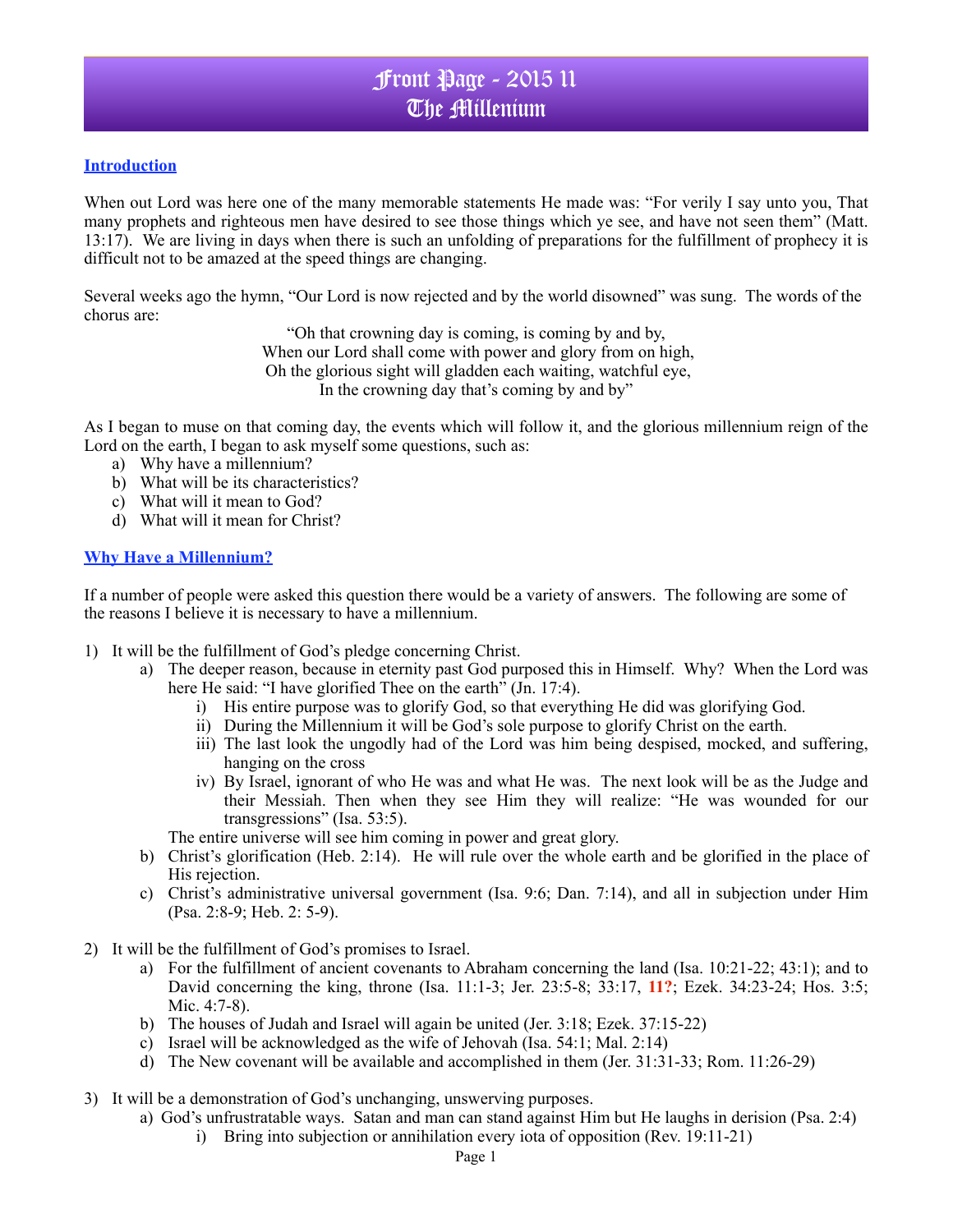- ii) He will set His king upon His holy Hill of Zion (Psa. 2:6)
- iii) To make a public demonstration of His evaluation of the Lord (Phil. 2:10)
- 4) A partial fulfillment of the Lord's prayer: "Thy will be done on earth, as it is in heaven" (Matt. 6:10), which will only be fulfilled completely in the eternal state.

### **What Will Be Some Of It's Characteristics?**

The millennium will be characterized by major changes and for this I can do nothing better than quote the verses and let the lovely truths sink deep into our hearts and minds. There will be changes concerning:

- a) Horticultural
	- i) There will be changes in the horticultural world for: "The desert shall rejoice, and blossom as the rose. It shall blossom abundantly" (Isa. 35:1-2).
	- ii) "For ye shall go out with joy, and be led forth with peace: the mountains and the hills shall break forth before you into singing, and all the trees of the field shall clap their hands. Instead of the thorn shall come up the fir tree, and instead of the brier shall come up the myrtle tree: and it shall be to the LORD for a name, for an everlasting sign that shall not be cut off" (Isa. 55:12).
- b) Zoological
	- i) There are few expressions more lovely than the words of Isaiah. "The wolf also shall dwell with the lamb, and the leopard shall lie down with the kid; and the calf and the young lion and the fatling together; and a little child shall lead them. And the cow and the bear shall feed; their young ones shall lie down together: and the lion shall eat straw like the ox. And the suckling child shall play on the hole of the asp (venomous snake), and the weaned child shall put his hand on the cockatrice' (venomous snake) den. They shall not hurt nor destroy in all my holy mountain" (Isa. 11:6-9).
- c) Satan
	- i) The angel "laid hold on the dragon, that old serpent, which is the Devil, and Satan, and bound him a thousand years" (Rev. 20:2).
- d) Geography
	- i) The mount of Olives shall split (Zech. 14:4). There will be changes geographically for the river flows from the temple to the waters of the sea (the Dead Sea, approximately 17 miles distant) which will be healed and teemed with fish (Ezek. 47:8-12).
- e) Governmentally
	- i) We live in a world of corruption on every level of government. Justice and truth are greatly unknown. However, in the millennium, when under the government of light (Rev. 4:5):
		- i) The Lord shall judge righteously. "Say among the heathen that the LORD reigneth . . . He shall judge the people righteously" (Psa. 96:10; Isa. 11:3-5).
		- ii) Christ will be the Legislator. "And many people shall go and say, Come ye, and let us go up to the mountain of the LORD, to the house of the God of Jacob; and he will teach us of his ways, and we will walk in his paths: for out of Zion shall go forth the law, and the word of the LORD from Jerusalem." (Isa. 2:3)
		- iii) Christ will be King. "Yet have I set my king upon my holy hill of Zion" (Psa. 2:6).
		- iv) David will be His Vice Regent King. "And David my servant shall be king over them; and they all shall have one shepherd: they shall also walk in my judgments, and observe my statutes, and do them" (Ezek. 37:24).
		- v) There will be rulers, judges, and counsellors. "And it came to pass, that when he was returned, having received the kingdom, then he commanded these servants to be called unto him, to whom he had given the money, that he might know how much every man had gained by trading. Then came the first, saying, Lord, thy pound hath gained ten pounds. And he said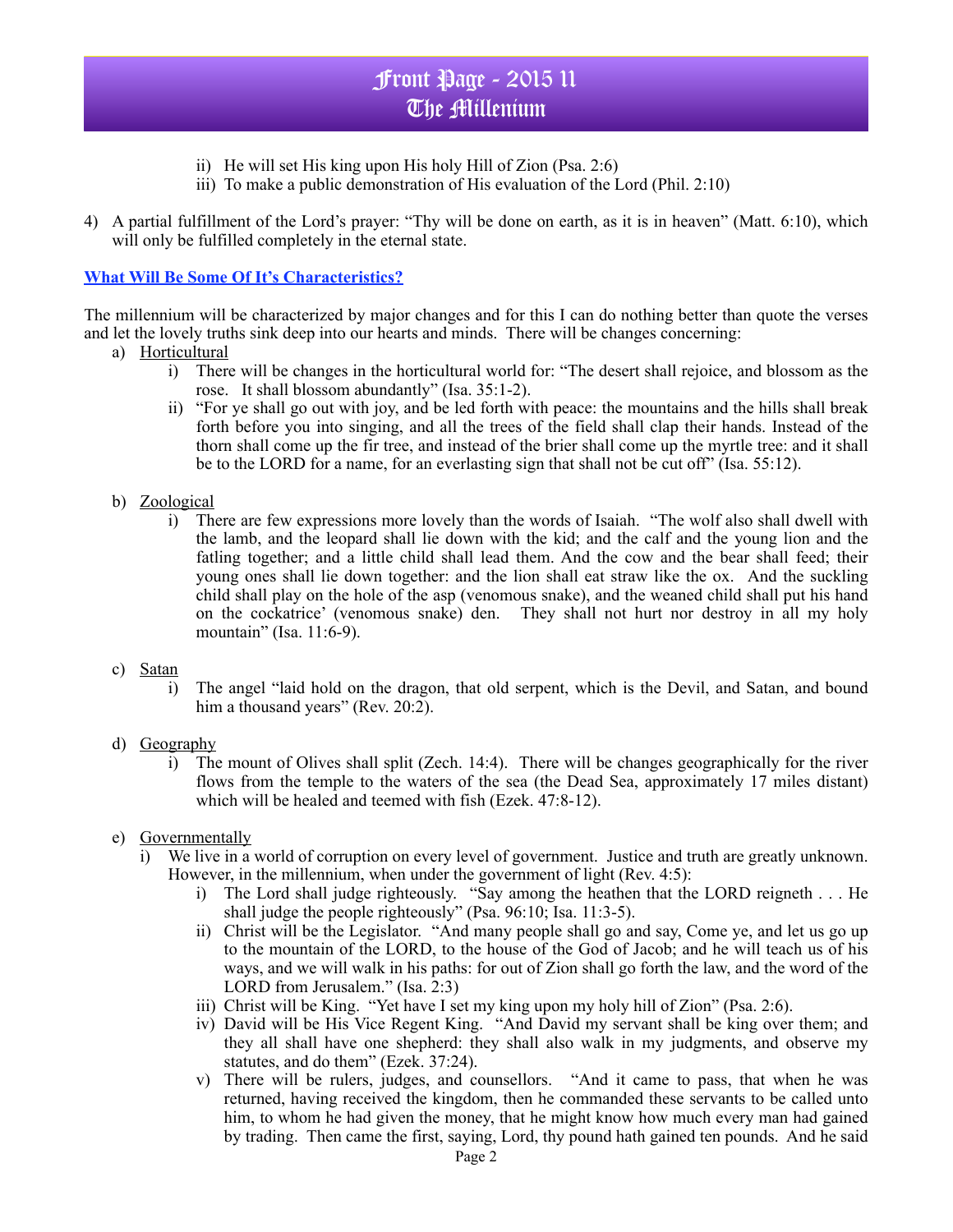unto him, Well, thou good servant: because thou hast been faithful in a very little, have thou authority over ten cities" (Lk. 19:15-17).

It will be characterized by:

- a) Holiness
	- i) The city of Jerusalem, and mountain. "So shall ye know that I am the LORD your God dwelling in Zion, my holy mountain: then shall Jerusalem be holy, and there shall no strangers pass through her any more" (Joel 3:17).
	- ii) The house, and all the surrounding area. "This is the law of the house; Upon the top of the mountain the whole limit thereof round about shall be most holy. Behold, this is the law of the house" (Ezek. 43:12).
	- iii) The inscribing on the bells of the horses and the pots in the Lord's house and Jerusalem. "In that day shall there be upon the bells of the horses, HOLINESS UNTO THE LORD; and the pots in the LORD'S house shall be like the bowls before the altar. Yea, every pot in Jerusalem and in Judah shall be holiness unto the LORD of hosts" (Zech. 14:20-21).
	- iv) The people. "And it shall come to pass, that he that is left in Zion, and he that remaineth in Jerusalem, shall be called holy, even every one that is written among the living in Jerusalem" (Isa. 4:3).

### b) Peace

- i) Between people internationally. "And he shall judge among the nations, and shall rebuke many people: and they shall beat their swords into plowshares, and their spears into pruning hooks: nation shall not lift up sword against nation, neither shall they learn war any more" (Isa. 2:4).
- ii) Between man and God by the acceptance of Christ as Messiah and His peace (Col. 1:20).
- iii) Between man and those which were wild animals and venomous snakes. "And the sucking child shall play on the hole of the asp, and the weaned child shall put his hand on the cockatrice' den. They shall not hurt nor destroy in all my holy mountain: for the earth shall be full of the knowledge of the LORD, as the waters cover the sea" (Isa. 11:8).
- i) Between the nations. "And he shall judge among many people, and rebuke strong nations afar off; and they shall beat their swords into plowshares, and their spears into pruning hooks: nation shall not lift up a sword against nation, neither shall they learn war any more" (Micah 4:3).
- c) Glory
	- i) The glory of the Lord shall be revealed (Isa. 40:5; 60:2).
- d) Joy
	- i) "With joy shall ye draw water out of the wells of salvation . . . Sing unto the Lord . . . Cry out and shout" (Isa. 12:3-6; 14:7-8; 25:8-9; Jer. 30:19; Zeph. 3:14-17; Zech. 8:18-19).

## **What Will It Mean To God?**

God shall display to the world the glory of:

- a) His ability to fulfill His purposes despite every obstacle of Satan directly or through man. (Matt. 4:1-11; Eph. 1:10)
- b) His grace for man. "They shall see His face; and His name shall be in their foreheads." (Rev. 22:4)

### **What Will It Mean For Christ?**

He will be honored universally in the place of His rejection (Psa. 72:8-11; Jer. 23:5).

- a) When before Pilate his accusation was He made himself to be a King (Lk. 23:2).
- b) In derision His accusation on the cross was: "This is Jesus the king of the Jews" (Matt. 27:37).
- c) In the millennium He will be manifested as:
	- i) The "King of Kings" (Rev. 19:16)